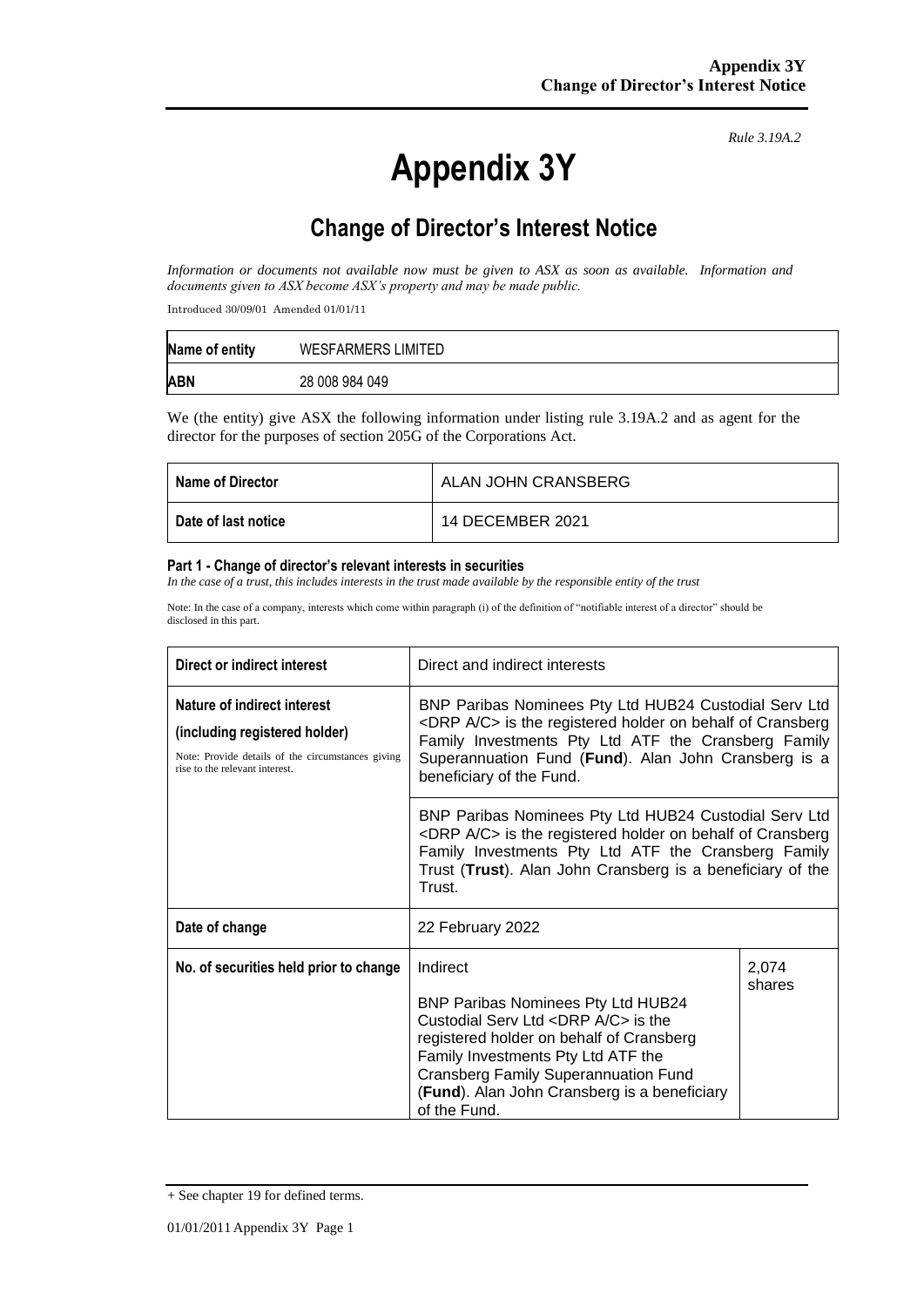|                                                                                                                                                            | Indirect                                                                                                                                                                                                                                                                                 | 579 shares |
|------------------------------------------------------------------------------------------------------------------------------------------------------------|------------------------------------------------------------------------------------------------------------------------------------------------------------------------------------------------------------------------------------------------------------------------------------------|------------|
|                                                                                                                                                            | <b>BNP Paribas Nominees Pty Ltd HUB24</b><br>Custodial Serv Ltd <drp a="" c=""> is the<br/>registered holder on behalf of Cransberg<br/>Family Investments Pty Ltd ATF the<br/>Cransberg Family Trust (Trust). Alan John<br/>Cransberg is a beneficiary of the Trust.</drp>              |            |
| Class                                                                                                                                                      | Fully paid ordinary shares                                                                                                                                                                                                                                                               |            |
| Number acquired                                                                                                                                            | 1,573 shares                                                                                                                                                                                                                                                                             |            |
| Number disposed                                                                                                                                            | Nil                                                                                                                                                                                                                                                                                      |            |
| <b>Value/Consideration</b>                                                                                                                                 | \$50.800 per share                                                                                                                                                                                                                                                                       |            |
| Note: If consideration is non-cash, provide details<br>and estimated valuation                                                                             |                                                                                                                                                                                                                                                                                          |            |
| No. of securities held after change                                                                                                                        | Indirect                                                                                                                                                                                                                                                                                 | 3.647      |
|                                                                                                                                                            | BNP Paribas Nominees Pty Ltd HUB24<br>Custodial Serv Ltd <drp a="" c=""> is the<br/>registered holder on behalf of Cransberg<br/>Family Investments Pty Ltd ATF<br/>the<br/>Cransberg Family Superannuation Fund<br/>(Fund). Alan John Cransberg is a beneficiary<br/>of the Fund.</drp> | shares     |
|                                                                                                                                                            | Indirect                                                                                                                                                                                                                                                                                 | 579 shares |
|                                                                                                                                                            | BNP Paribas Nominees Pty Ltd HUB24<br>Custodial Serv Ltd <drp a="" c=""> is the<br/>registered holder on behalf of Cransberg<br/>Family Investments Pty Ltd ATF<br/>the<br/>Cransberg Family Trust (Trust). Alan John<br/>Cransberg is a beneficiary of the Trust.</drp>                 |            |
| Nature of change                                                                                                                                           | On-market trade                                                                                                                                                                                                                                                                          |            |
| Example: on-market trade, off-market trade,<br>exercise of options, issue of securities under<br>dividend reinvestment plan, participation in buy-<br>back |                                                                                                                                                                                                                                                                                          |            |

### **Part 2 – Change of director's interests in contracts**

Note: In the case of a company, interests which come within paragraph (ii) of the definition of "notifiable interest of a director" should be disclosed in this part.

| Detail of contract        | N/A |
|---------------------------|-----|
| <b>Nature of interest</b> | N/A |

<sup>+</sup> See chapter 19 for defined terms.